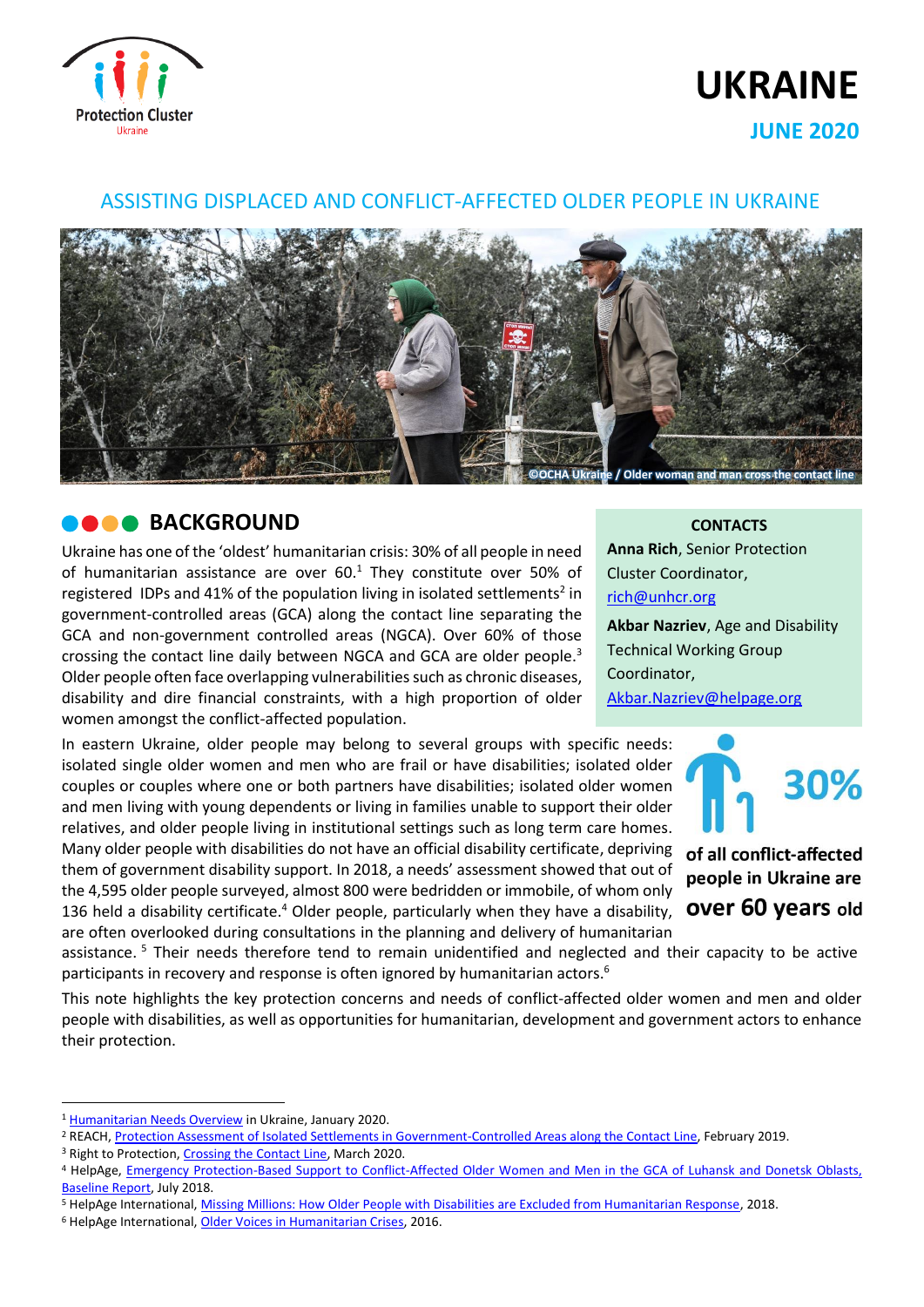# **NOOK KEY PROTECTION CONCERNS**

- **Isolation** Because they were unwilling or unable to leave conflict-affected areas in Eastern Ukraine, older people were often left behind or became separated from their family or community. The isolation of many older people, including those with disabilities, is a key factor contributing to their vulnerability as it increases threats to their safety, security, as well as physical and mental health. In NGCA, as well as in isolated settlements in Donetsk and Luhansk oblasts, many younger people have left in search of jobs, which exacerbates isolation by disrupting or breaking down the support network and structures that older people may have previously relied on. The vast majority of older people in eastern Ukraine report feelings of depression, anxiety and helplessness – loneliness being one of the main causes.<sup>7</sup>
- **Limited mobility** Limited freedom of movement, lack of transportation and insecurity due to landmines/ERW contamination and continued hostilities that impact conflict-affected people as a whole, as well as limited or

*"There used to be a project in the city where volunteers came to help with housework, cooking and to keep me company. Now these projects are closed. […] Humanitarian aid is such a great help. There is such joy when guests come to see you."*

Tatiana, 67

inexistent physical mobility, further harms older people, in particular those with disabilities. Over half of older people require assistive products, including walking frames, canes and toilet chairs.<sup>8</sup> This also contributes to difficulty in crossing checkpoints, which are too often not adapted to their needs, and which involve queuing for extended periods of time in harsh weather conditions.

- **Lack of livelihoods** Nearly every conflict-affected older person relies on a pension as their main source of income. However, the interruption in payments of pensions undermines the ability of people relying on them as the only source of income to afford food, medicine and utilities, as well as to cover other basic needs. Between August 2014 and November 2019, there was a sharp drop of nearly 50% of pensioners registered in NGCA receiving their pensions<sup>9</sup>. In addition, many older people in isolated settlements along the contact line used to grow vegetables to sell to supplement their pensions as well as for their own food consumption. Due to heavy mine/ERW contamination, many cannot access their land anymore, further limiting their access to livelihoods and food.
- **Lack of access to and difficulty affording healthcare services** General lack of healthcare services and medical practitioners $10$  in many areas of Donetsk and Luhansk oblasts is further aggravated for older people and those with disabilities because of their limited mobility and lack of financial resources. Although they spend the majority of their income on medicines (62%), $^{11}$  many older people report having to cut their spending on health. With 98% of people having a least one chronic disease, being unable to access healthcare is a major protection issue.
- **Heightened risk of abuse** Dependency, discrimination and isolation can put older people, in particular those with disabilities, at heightened risk of neglect as well as emotional, financial, psychological abuse and physical and sexual violence. Abuse is often perpetrated by family members, neighbours or caregivers and is frequently unseen, unreported and unchallenged. In a 2020 survey, 6% of older people, of whom 73% are women, reported experiencing at least one type of violence and abuse.<sup>12</sup>

*"For nine months, we had no pension and many people simly starved. I don't know how we would have survived without aid."*

Anatoly, 89

*"I have high blood pressure, I suffered a heart attack two years ago and my gallbladder was removed […] all my savings were spent on the treatment afterwards. I had to borrow money from friends and neighbours and I am still paying it back. I have a knee condition and can barely walk. My life totally depends on my health."*

Tatiana, 67

<sup>7</sup> REACH, [Protection Assessment of Isolated Settlements in Government-Controlled Areas along the Contact Line,](https://reliefweb.int/sites/reliefweb.int/files/resources/reach_ukr_report_protection_assessment_february_2019.pdf) February 2019.; HelpAge International[, Older Voices in Humanitarian Crises,](https://www.ageinternational.org.uk/globalassets/documents/older-voices-in-humanitarian-crises---report.pdf) 2016.

<sup>8</sup> HelpAge International, [Snapshot Assessment on Humanitarian Needs of Older People in GCA,](https://www.humanitarianresponse.info/sites/www.humanitarianresponse.info/files/documents/files/snapshot_older_people_needs_2020_eng.pdf) 2020

<sup>9</sup> UN Briefing Note, [Pensions for IDPs and Persons Living in the Areas not Controlled by the Government in the East of Ukraine,](http://www.un.org.ua/images/documents/4719/Briefing%20Note%20on%20Pensions-eng.pdf) 2020

<sup>10</sup> Ukraine Protection and Health Clusters[, Exploring Access to Healthcare Services in Eastern Ukraine: a Protection and Health Perspective,](https://www.humanitarianresponse.info/sites/www.humanitarianresponse.info/files/2019/07/2019-07-Exploring-access-to-health-care-services-in-Ukraine_ENG.pdf) July 2019.

<sup>11</sup> HelpAge International, [Snapshot Assessment on Humanitarian Needs of Older People in GCA,](https://www.humanitarianresponse.info/sites/www.humanitarianresponse.info/files/documents/files/snapshot_older_people_needs_2020_eng.pdf) 2020  $12$  Idem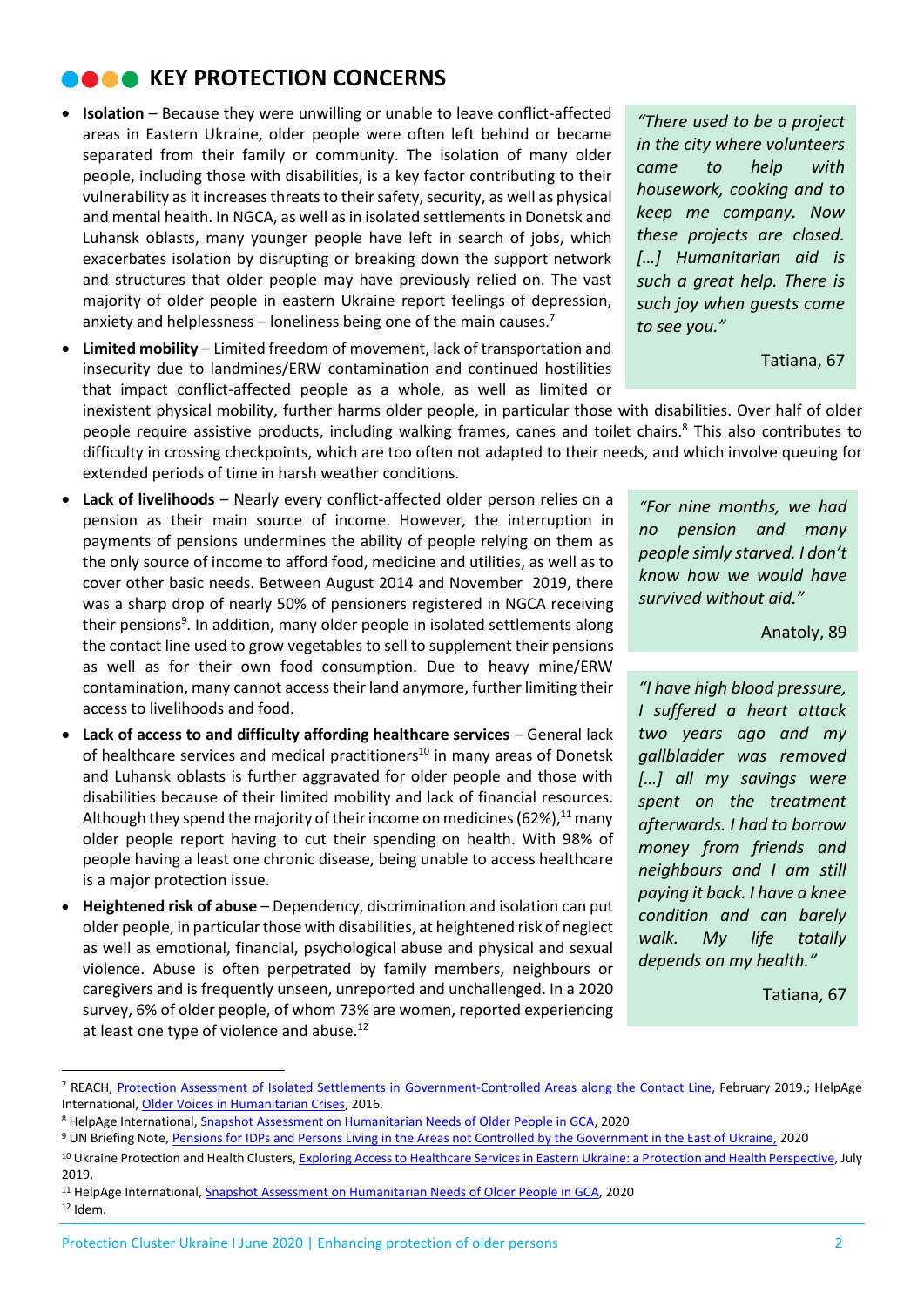- **Lack of identity documentation:** Due to the conflict or subsequently during displacement, important documents such as those confirming identity and ownership of housing and land can easily be lost or destroyed. This can prevent people from registering for assistance or claiming rights and entitlements, including disability allowance, which leaves them unable to access state assistance. It is extremely difficult for those living in any isolated settlements to replace such documentation as it requires travel to bigger cities or crossing the contact line.
- **Housing, land and property rights:** Older persons who have lost or never had ownership documentation for their housing or land find it difficult to prove ownership. This raises issues for those trying to obtain compensation or repairs for their damaged or destroyed housing, as well as in situations of land or housing that may be used by the military.
- **Covid-19 pandemic:** Older people are already more susceptible to COVID-19 because of their weakened immune system and increased propensity for underlying health conditions, such as heart disease, diabetes or cancer. Older people living in conflict-affected areas, particularly in isolated settlements near the contact line in eastern Ukraine, where there may be challenges with access to food, water and health care, face even higher risk. For example, older people who are immobile and rely on home-based care, and those living in collective centers and homes for older people may not be able to take effective prevention measures such as physical distancing. Health centers in conflict settings struggle to provide basic health care in normal circumstances and are not equipped to respond to the demands that an outbreak of COVID-19 would create. It is vital that older women and men and older people with disabilities can access clear and accurate information, recognizing that many do not have mobile phones or computers. Information is also critical to reducing fear and fighting the stigma that can fuel discrimination, neglect and abuse. For example, where doctors operate a triage system to decide how to allocate scarce medical resources, a legitimate medical practice, these decisions should be based on medical grounds, scientific evidence and ethical principles, rather than by a discriminatory categorisation based on age.

## **NEEDS AND OPPORTUNITIES**

- **Identification of older people and assessment of their needs** – It is crucial that older people are identified and included in assessments so that they can participate in and benefit from humanitarian programmes and targeted services. More sex, age and disability disaggregated data and information on older persons needs to be collected and analysed in order to ensure the rights and the needs of diverse groups are met. Most importantly, older people need to be consulted and involved in the design of the humanitarian resonse in Ukraine so that their concerns are heard and their needs identified. Only then will older people begin to access an inclusive response that recognizes and responds to their diverse needs and rights.
- **Tailoring assistance delivery** Humanitarian actors need to mobilize, cooperate and increase their capacity to address the diverse challenges faced by older men and women and people with disabilities by providing appropriate support to older people and those who support them. This could include increasing homebased care and outreach services, as well as using mobile modalities for the provision of psychosocial support and other services, including legal assistance to assist with documentation, access to state assistance such as disability allowance, and housing land and

### **HOME-BASED CARE**

Home-based care is assistance provided in the home that may include housekeeping support, including laundry and cleaning; preparing and cooking meals; personal care, including help with bathing, dressing and washing or drying hair. It can also include assistance with grocery shopping and collecting medication from a pharmacy as well as assistance in administering medication.

Home based care improves older people's psychosocial well-being and allows them to live independently in dignity. Home based care can also help connect them to available services and the wider community.

The frequency of home visits depends on individual needs; some people may require daily visits, while others may need assistance once or twice a week. Any assistance needs to be provided on a reliable and consistent basis.

property rights-related issues. Well-targeted interventions with those residing in long term care facilities could be strategic in reducing exposure and risk of infection and death. Older persons need to be involved as part of the decision making processes in community projects and activities to alleviate their isolation. In that respect, any